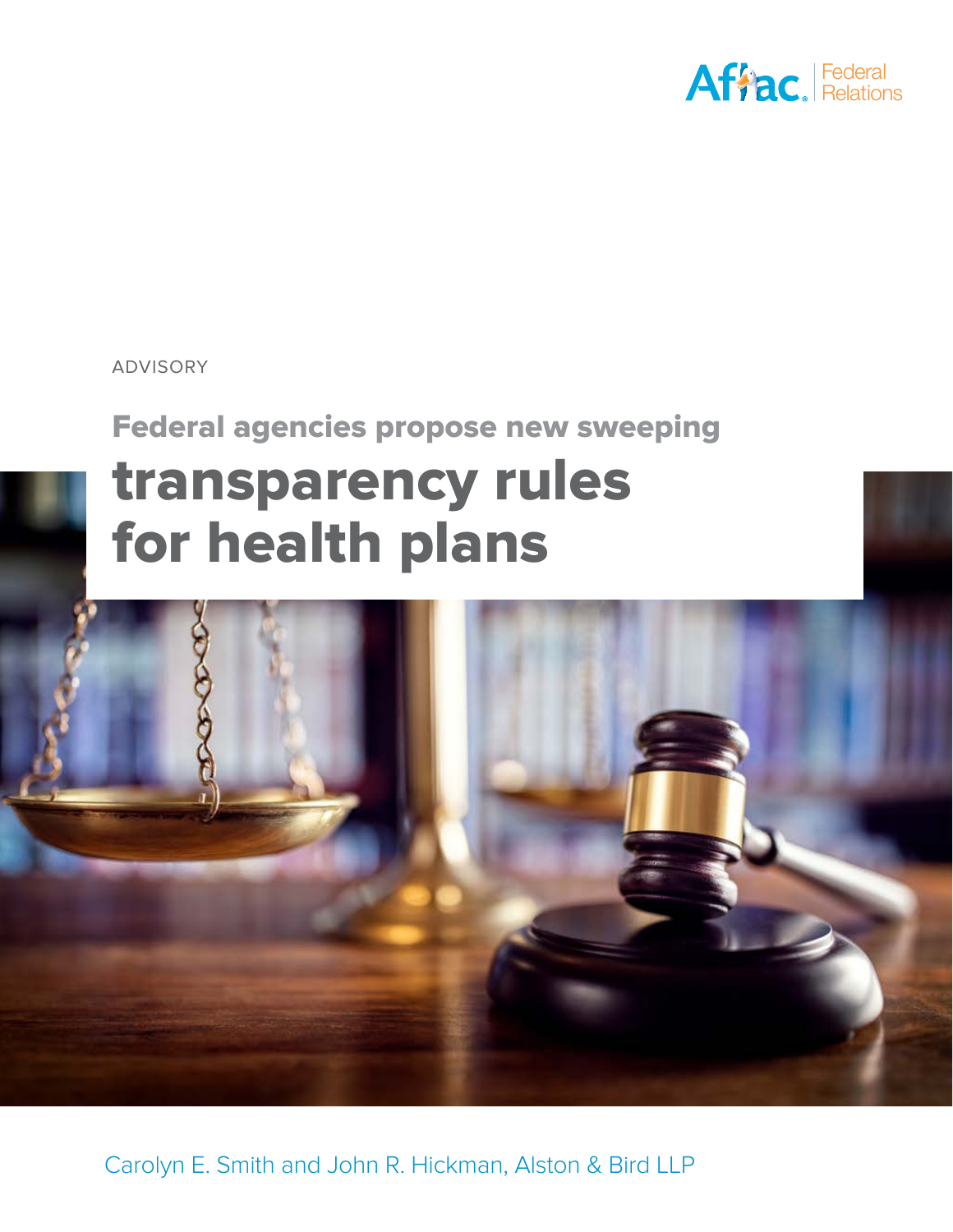The Departments of Labor, Health and Human Services, and Treasury published [new proposed rules](https://www.govinfo.gov/content/pkg/FR-2019-11-27/pdf/2019-25011.pdf) that, if finalized, will require most individual and group health plans to provide additional information to plan participants and the public. This proposed rule is a response to the president's June 2019 [executive order](https://www.whitehouse.gov/presidential-actions/executive-order-improving-price-quality-transparency-american-healthcare-put-patients-first/) on improving price and quality transparency and is based on transparency provisions of the Affordable Care Act (ACA).

The proposal has two key elements: (1) Upon request from a plan participant or beneficiary, covered health plans are required to disclose detailed estimates of cost-sharing for specific items or services; and (2) it requires covered health plans to publicly disclose negotiated rates for in-network providers and historical allowed amounts for out-of-network providers.

The overall purpose of the proposal is to support a market-driven health care system by giving consumers the information they need to make informed decisions about their health care and health care purchases.

This article provides a high-level overview of key provisions in the proposed rule.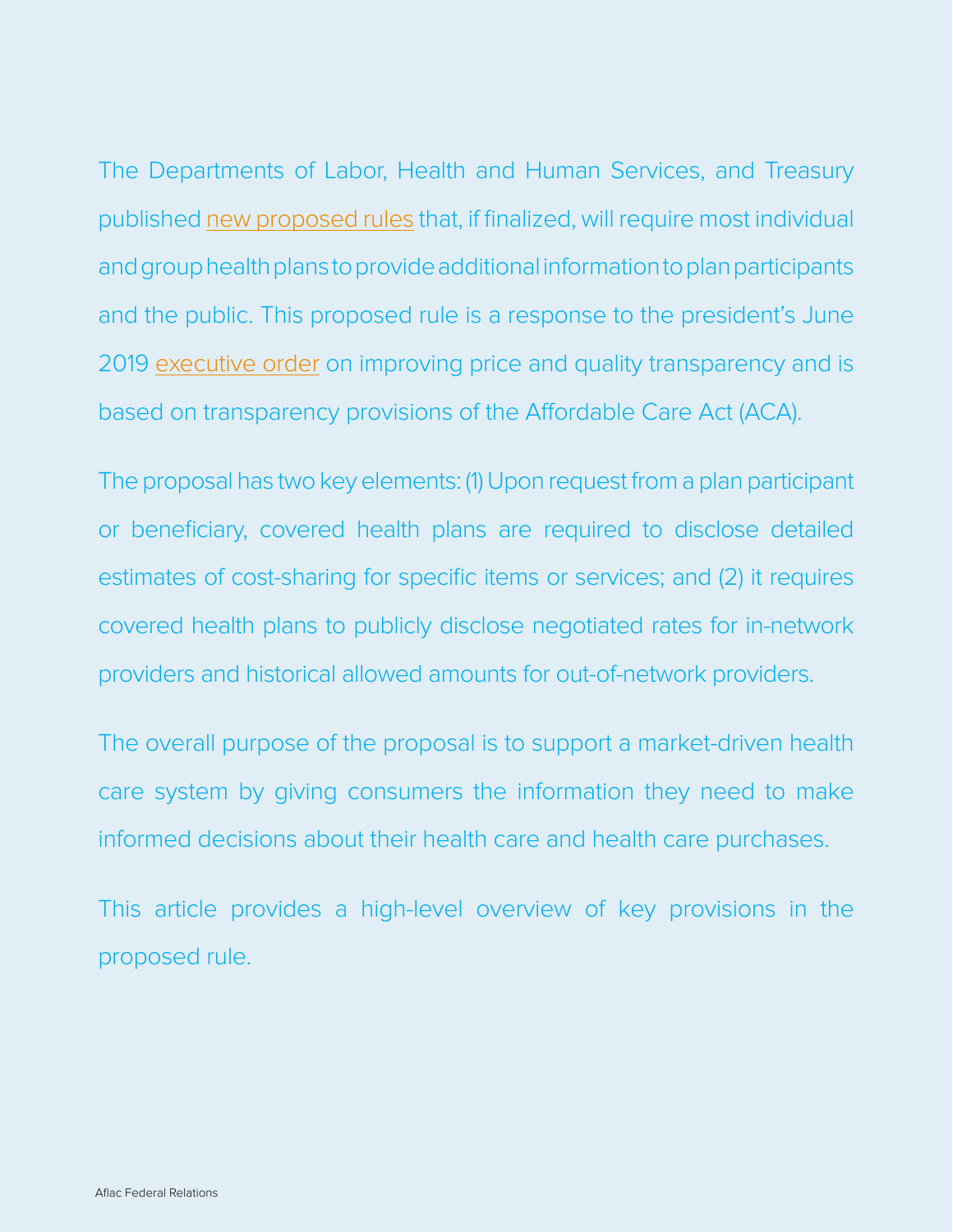

### **Covered plans**

The proposed rule applies to most health plans, including individual market plans and fully insured and self-funded large and small group plans, with a few important exceptions.

The proposed rule does NOT apply to:

- Excepted benefit plans such as dental, vision, hospital indemnity and other fixed indemnity, specified disease and critical illness policies.
- Grandfathered plans.
- Short-term limited duration insurance.
- Health reimbursement arrangements (HRAs). The rule excludes HRAs because they only make a specific dollar amount available, so cost-sharing concepts do not apply.

Although the proposed rule does not apply to grandfathered plans, it does apply to so-called "grandmothered" or transitional plans. Grandmothered plans are certain nongrandfathered individual and small group plans that federal and state regulators allow to continue in force for a transition period — even though they don't comply with certain ACA requirements. The current grandmothered plan guidance applies for policy years beginning on or before Oct. 1, 2020, provided that all coverage comes into full compliance by Jan. 1, 2021. More information on current rules for grandmothered plans may be found [here](https://www.cms.gov/CCIIO/Resources/Regulations-and-Guidance/Downloads/Limited-Non-Enforcement-Policy-Extension-Through-CY2020.pdf).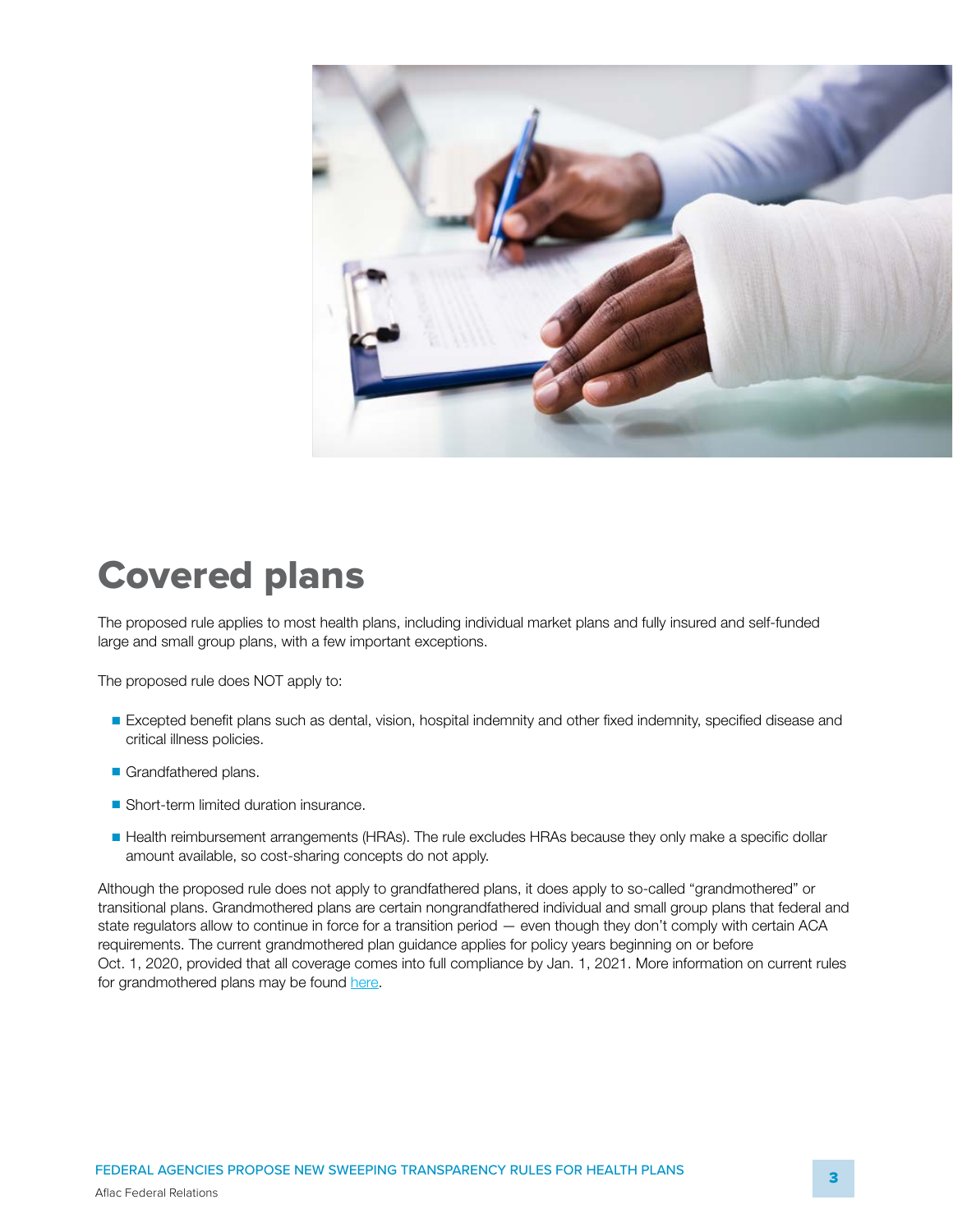## **Cost-sharing disclosure required information**

The proposed rule requires plans to disclose seven specific points of information regarding cost-sharing for an item or service:

Plan administrators will have flexibility to use either the existing safe harbor or the new safe harbor for retirement plan notices. That means they can use the current safe harbor for some participants and notices and the new safe harbor for others.

**12 <b>11 Estimated cost-sharing liability.**<br>
This is the plan participant's share of the co<br>
any deductible, co-payments and coinsural<br>
of petwork providers or premiums This is the plan participant's share of the cost of the item or service under the plan. This includes any deductible, co-payments and coinsurance. It doesn't include balance billed amounts from outof-network providers or premiums.

### **Accumulated amounts.**

This includes financial amounts with respect to a plan deductible or out-of-pocket maximum the participant has already incurred at the time the request for cost-sharing information is made. This also includes amounts accrued toward any treatment limits (e.g., limits on the number of physical therapy visits per year or per event).

**1 Negotiated rate.**<br>This is the amount the determine the amount This is the amount the plan pays an in-network provider for the item or service and also used to determine the amount of cost-sharing.

### **4 Allowed out-of-network amount.**

The maximum amount a plan will pay an out-of-network provider for the item or service. This does not include any amount that the out-of-network provider may separately bill the participant (i.e., balance bill).

**Items and services content list.**<br>
When cost-sharing information relates to a bundled payment, plans need to provide a<br>
items and services included in the bundle and cost-sharing for the bundle as a whole. When cost-sharing information relates to a bundled payment, plans need to provide a list of covered

**7**

**2**

**6 <b>6 Solution 6 <b>6 Solution 6** *Motice of prerequisites to coverage.*<br>When a participant requests cost-sharing informabout the conditions that need to be satisfied b<br>Prerequisites include concurrent review, prior at When a participant requests cost-sharing information, health plans must also provide information about the conditions that need to be satisfied before the item or service is covered by the plan. Prerequisites include concurrent review, prior authorization, step-therapy and fail-first protocols.

### **Disclosure notice.**

Plans must provide a notice, in plain language, that includes the following statements: Out-of-network providers may balance bill patients and the estimates of cost-sharing do not include balance billing amounts from providers; actual charges for the items or services may vary from the cost-sharing estimate depending on the actual items and services received; and the cost-sharing estimate isn't a guarantee that coverage will be provided for the items and services. The agencies have provided a draft [model notice](https://www.dol.gov/sites/dolgov/files/ebsa/laws-and-regulations/laws/affordable-care-act/for-employers-and-advisers/transparency-in-coverage-draft-model-disclosure.pdf) for plans to use. Plans aren't required to use the model notice and may develop their own notice as long as it meets the requirements in the proposed rule.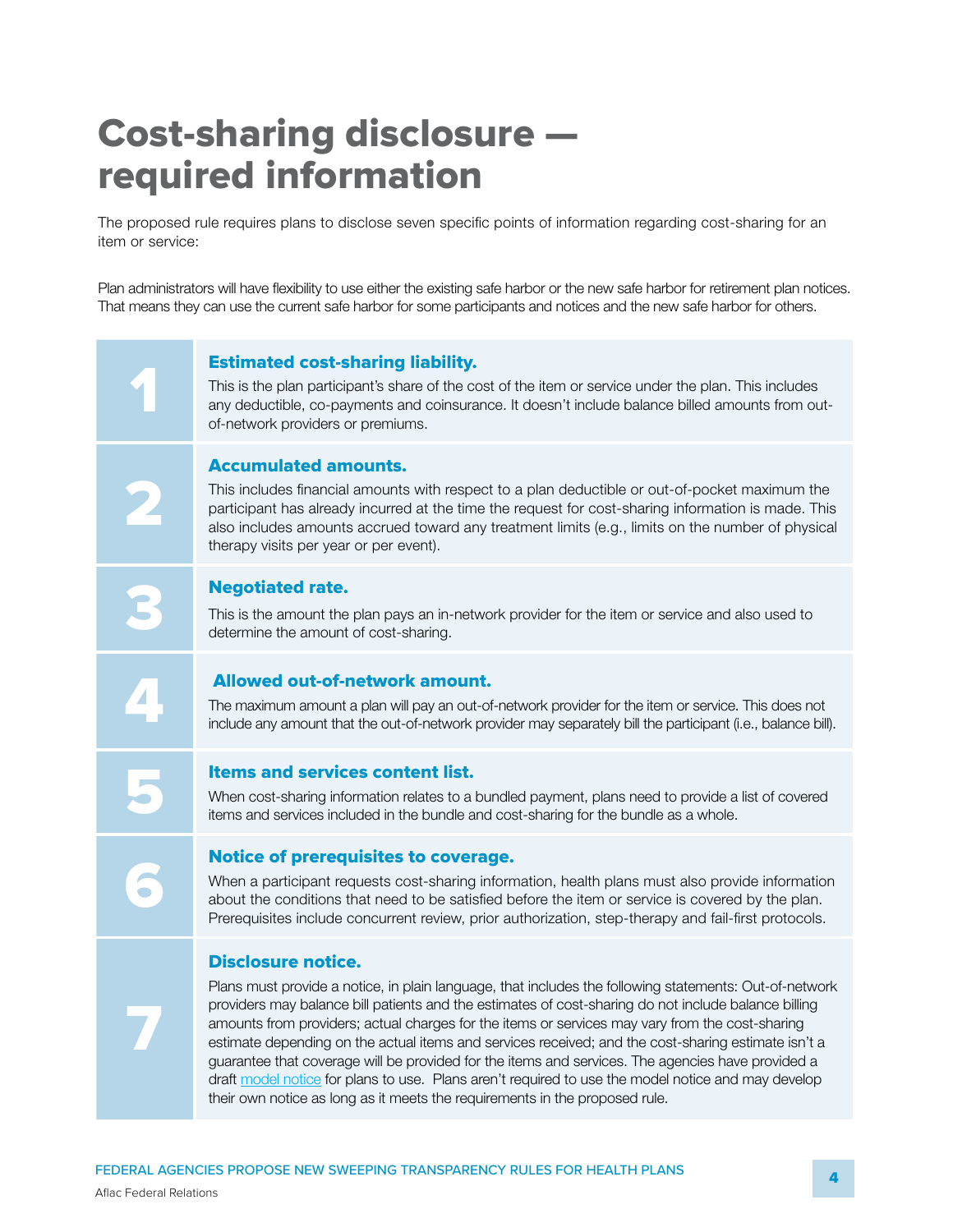

## **Cost-sharing disclosure required formats**

Plans must provide required cost-sharing information in two ways: (1) through an internet-based self-service tool; and (2) in paper form by mail upon request. The self-service tool must provide real-time responses, be searchable by billing code or descriptive term and interact with participant input to deliver meaningful cost-sharing information depending on any network tiering, network status of providers — including information for a particular provider — and other factors. Paper forms must include all required information and must be mailed no later than two days after the request for the information.

Plans may provide participants the option to request disclosure in other formats, such as by phone or email.

## **Public disclosure of negotiated in-network rates and allowed out-of-network amounts**

The proposed rule requires covered health plans to publicly disclose in-network negotiated rates and data regarding historical allowed amounts for out-of-network covered items or services. Plans must provide this information in two machine-readable files, one for the in-network rates (negotiated rate file) and another for the historical out-of-network allowed amounts (allowed amounts file).

The negotiated rate file must include information such as the dollar amount of the negotiated rate for each innetwork item or service, associated with the provider's national provider identifier (NPI), separated by network tier, if applicable, and the relevant code for the service. The agencies provided a list of the data elements required for the n[egotiated rate file](https://www.dol.gov/sites/dolgov/files/ebsa/laws-and-regulations/laws/affordable-care-act/for-employers-and-advisers/transparency-in-coverage-negotiated-rate-file.pdf).

The allowed amount file must include information such as each unique out-of-network allowed amount for covered items or services provided by each out-of-network provider during the 90-day period that begins 180 days before the allowed amount file's publication. Also, health plans must disclose the aggregate of the actual amount the health plan paid to the out-of-network provider and the consumer's share of the cost. The agencies provided a list of data elements required for the [allowed amount file](https://www.dol.gov/sites/dolgov/files/ebsa/laws-and-regulations/laws/affordable-care-act/for-employers-and-advisers/transparency-in-coverage-allowed-amounts-file.pdf).

As proposed, plans must update these files monthly. More frequent updates are under consideration for inclusion in a final rule, such as within 10 calendar days of the effective date of new rates.